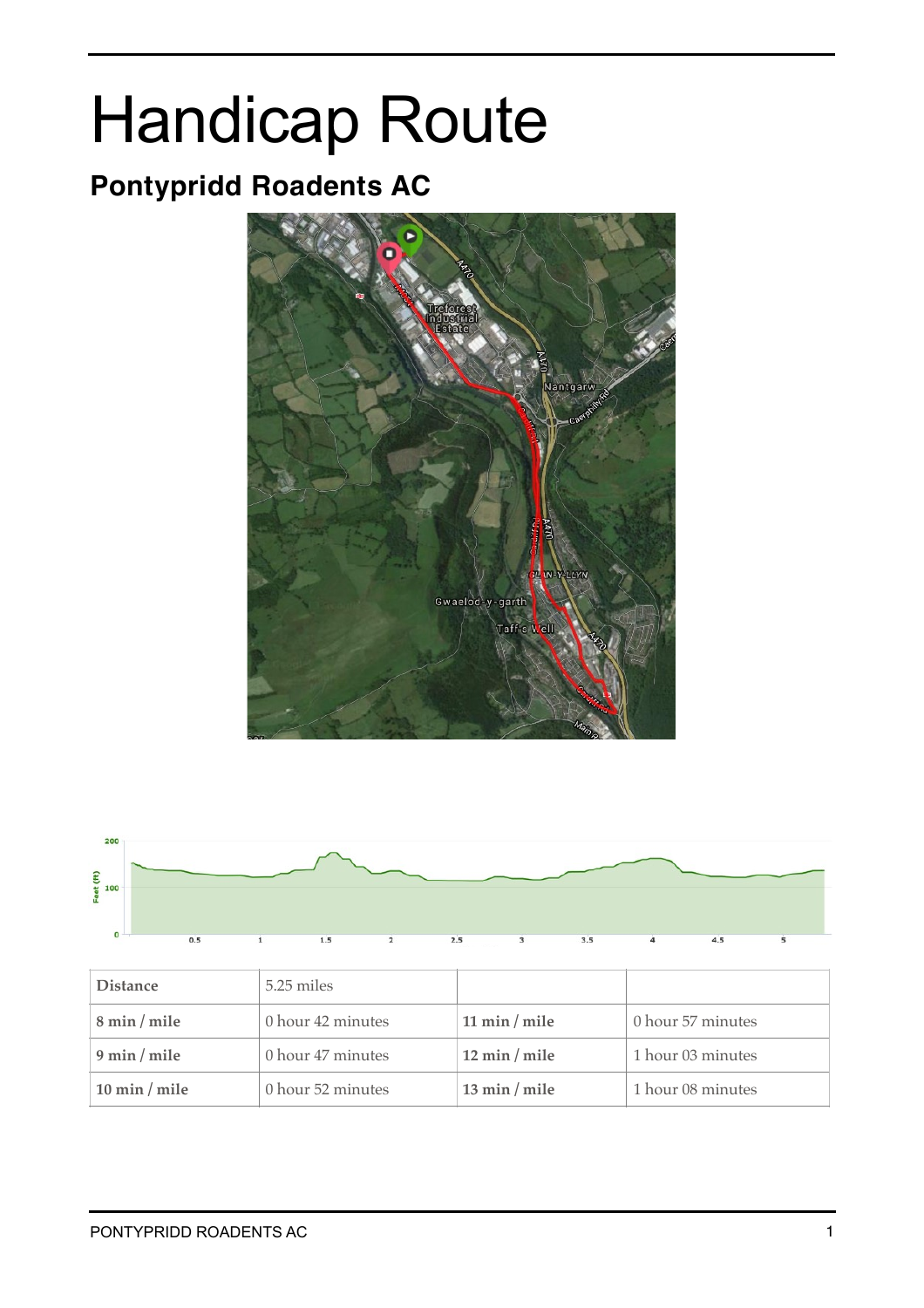## **Overview**

At just over 5.25 miles this run starts at the University of Wales Sports Centre on Treforest Industrial Estate, runs through Taff's Well and back. The run concludes at the bus stop by ATS on Main Avenue. This route is run formally once a month as a club handicap but it regularly used in full and in part for other runs.

There is only one obvious shortcut / variation shown in yellow below. Note that the shortcut is **NOT** allowed on handicap day.

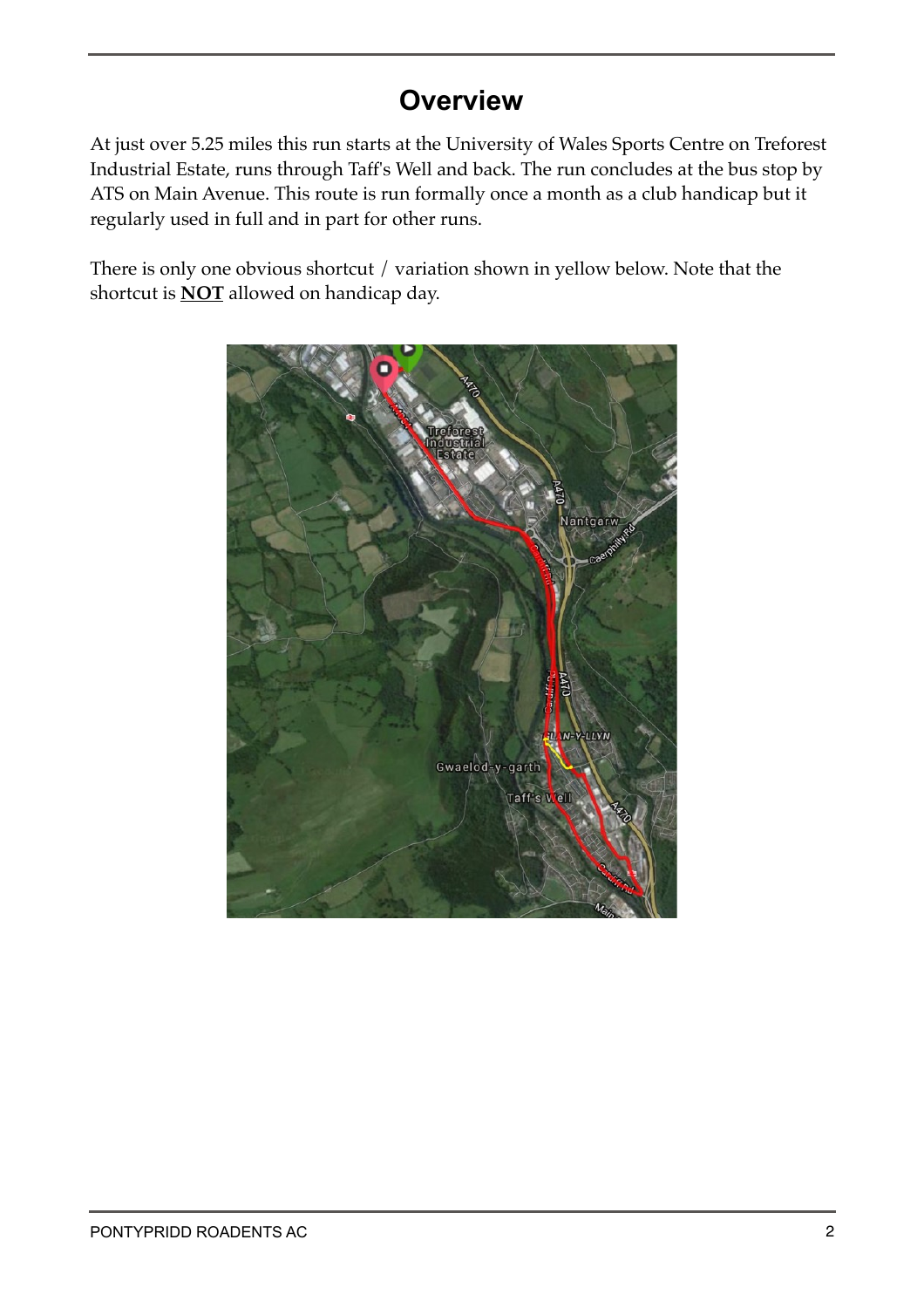## **Route Detail - Normal**

#### **Start: University of Wales Sports Centre**

#### **End: ATS Bus Stop, Main Avenue**

- 1. Start at the Sports Centre, run down the hill onto **Main Avenue**.
- 2. Turn left and follow the road down to the roundabout.
- 3. Cross the roundabout and take **Cardiff Road** towards Taff's Well.
- 4. Continue along **Cardiff Road** all the way through Taff's Well to the T junction and traffic lights at the end.
- 5. Follow the road to the left onto **Ffordd Bleddyn**.
- 6. Run passed the train station to the mini roundabout.
- 7. Take the left and follow the road to the next roundabout.
- 8. Cross straight over the roundabout and follow **Ffordd Bleddyn** up the hill to the rocks on the left. (The is a metal railing on the pavement at this point)
- 9. Take the path to the left and follow around and under the bridge.
- 10. Follow straight into **Clos Llewellyn** and continue straight ahead passed the rugby club.
- 11. Continue along the track, crossing over the bridge and continuing until the track ends back on **Main Avenue**.
- 12. Follow to the left along **Main Avenue** back towards the start, ending at the bus stop on **Main Avenue** by ATS.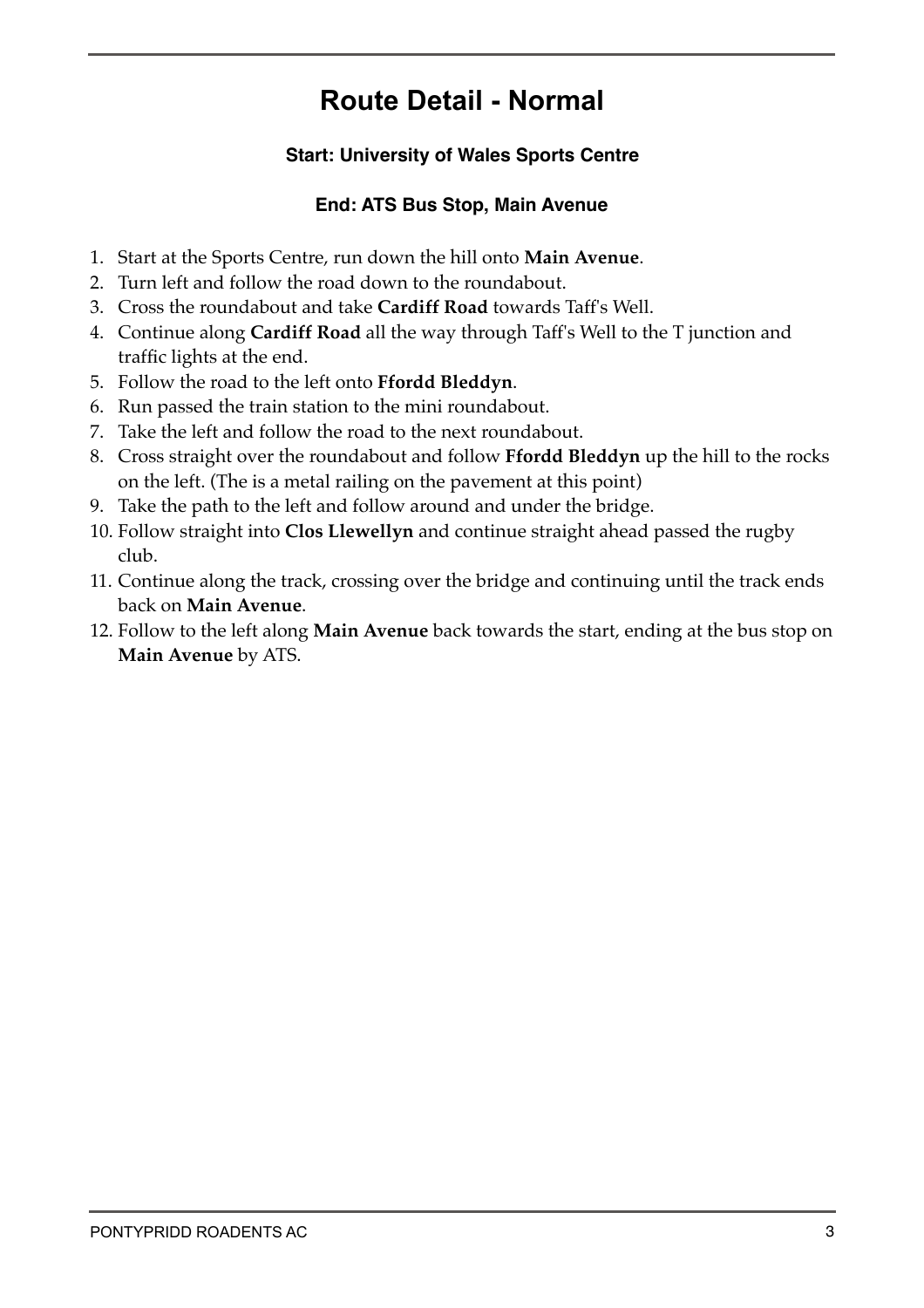## **Route Detail - Reverse**

#### **Start: University of Wales Sports Centre**

#### **End: ATS Bus Stop, Main Avenue**

- 1. Start at the Sports Centre, run down the hill onto **Main Avenue**.
- 2. Turn left and follow the road down to the roundabout.
- 3. Just after the roundabout take the trail on the right.
- 4. Follow the trail, cross the bridge and follow passed the rugby club into **Clos Llewellyn**.
- 5. Continue straight through **Clos Llewellyn** and take the path at the end.
- 6. Go under the bridge and around to the left to join **Ffordd Bleddyn** by the rocks.
- 7. Turn right onto **Ffordd Bleddyn** and follow to the roundabout.
- 8. Go straight over the roundabout and continue to the mini roundabout.
- 9. Turn right at the roundabout and follow passed the train station to the top of the hill.
- 10. Follow around to the right and then follow **Cardiff Road** through Taff's Well.
- 11. Follow the road to the roundabout and rejoin **Main Avenue**.
- 12. Follow **Main Avenue** back towards the start, ending at the bus stop on **Main Avenue** by ATS.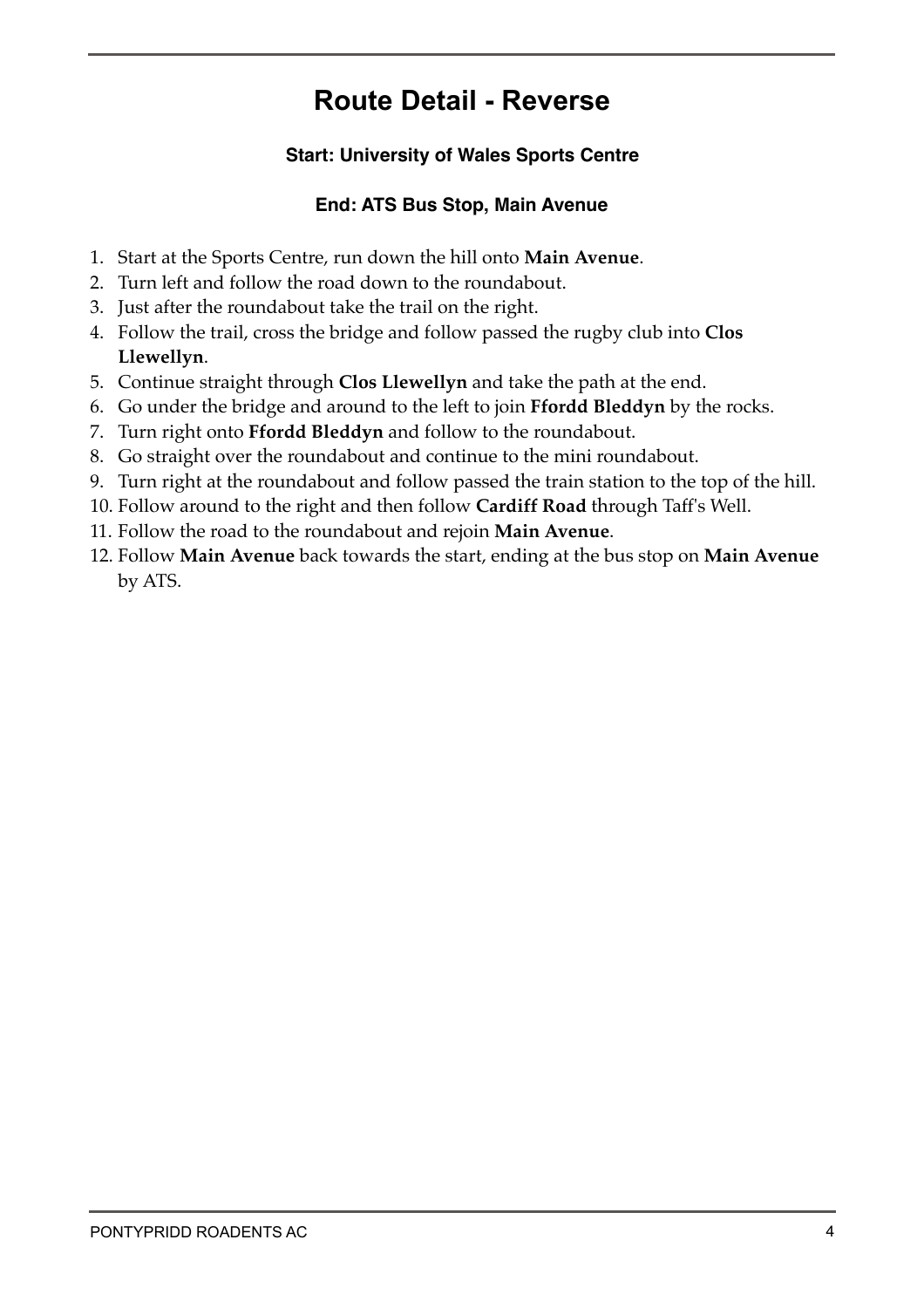## **Shortcuts and Variations**

There is only one obvious shortcut / variation shown in yellow below. Note that the shortcut is **NOT** allowed on handicap day.

#### **Alternative 1**



At the rugby club take the first right onto **Moy Road** and then follow right onto **Cardiff Road.**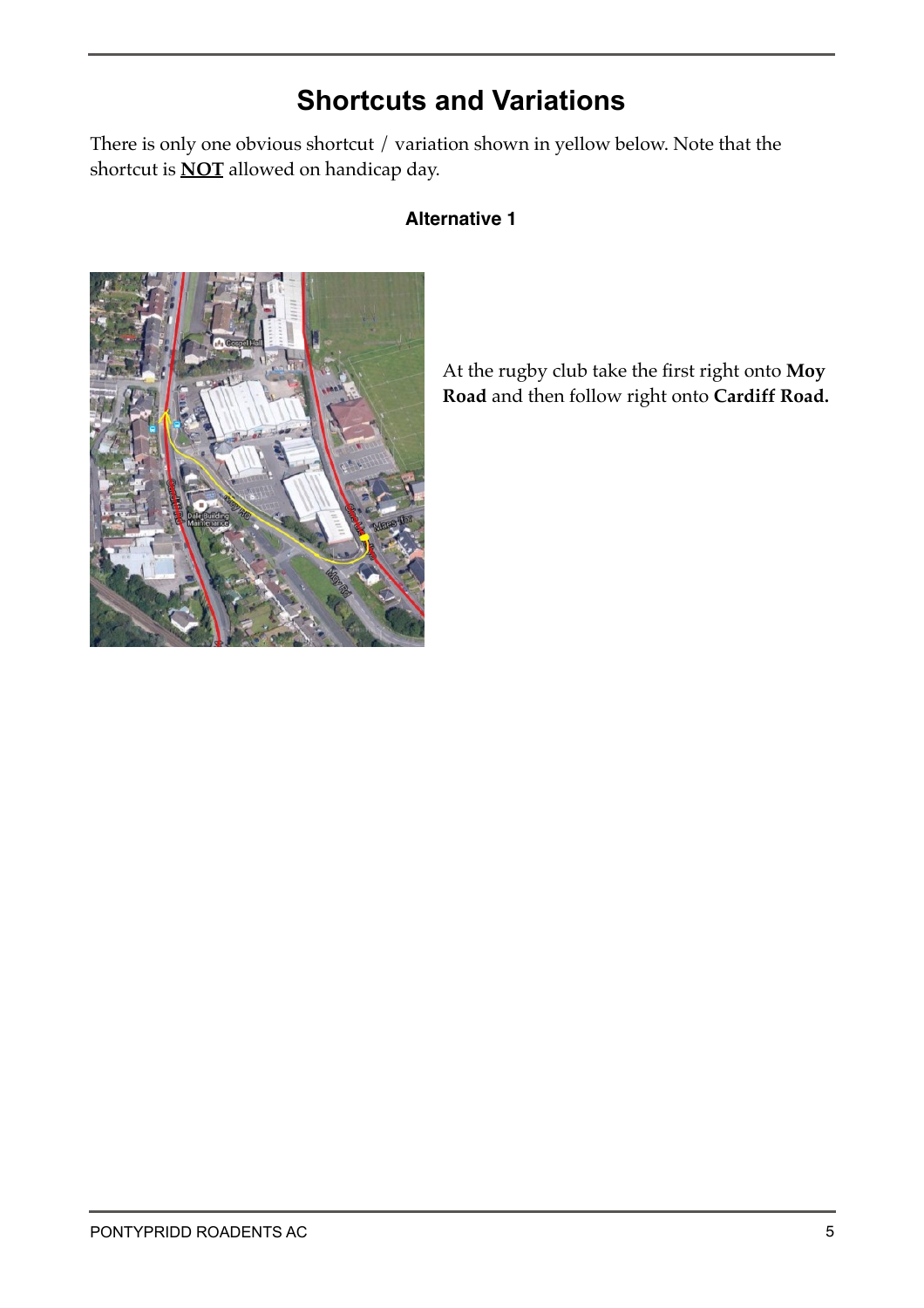## **Rules and Regulations**

#### **Principles**

The **Handicap Race** is held each month (see below) on the last Thursday of the month. The only exception to this rule is December race which is held on the penultimate Thursday of the month. Participants are organised into relevant starting slots so that, on current form, everyone finishes on or around **19:30**.

The **Handicap Race** is intended as a fun event in order to test participants against themselves. This will give a good indication, against previous attempts, how that month's training has worked. During the months of June, July and August, the club will concentrate on field sessions, again, the return to the race in September will give an indication how the sessions have worked.

The first eligible participant to the finish line will be declared the winner but it is important to note that participants are racing against themselves, aiming to improve on their best time.

#### **General Eligibility**

The **Handicap Race** is run through from January to December. In order to be given a finish position, a race credit and eligibility to win, participants must be fully paid up members.

#### **New members**

New members are encouraged to participate in the **Handicap Race** but will only be eligible to win on their **third** race attempt. This will allow a more accurate start time to be established from the previous two races. It is important to note that this specifically means the **third race**. Finish positions from the first two races will still contribute towards the year's final results.

#### **Visitors**

Visitors (non members) are welcome to participate (and race). All of the rules will apply but the visitor will not be eligible to win the race under any circumstances.

#### **Route**

The route runs from the University Playing Fields in Treforest, through Taff's Well and back again over a total of 5.25 miles. The route is described elsewhere in this document,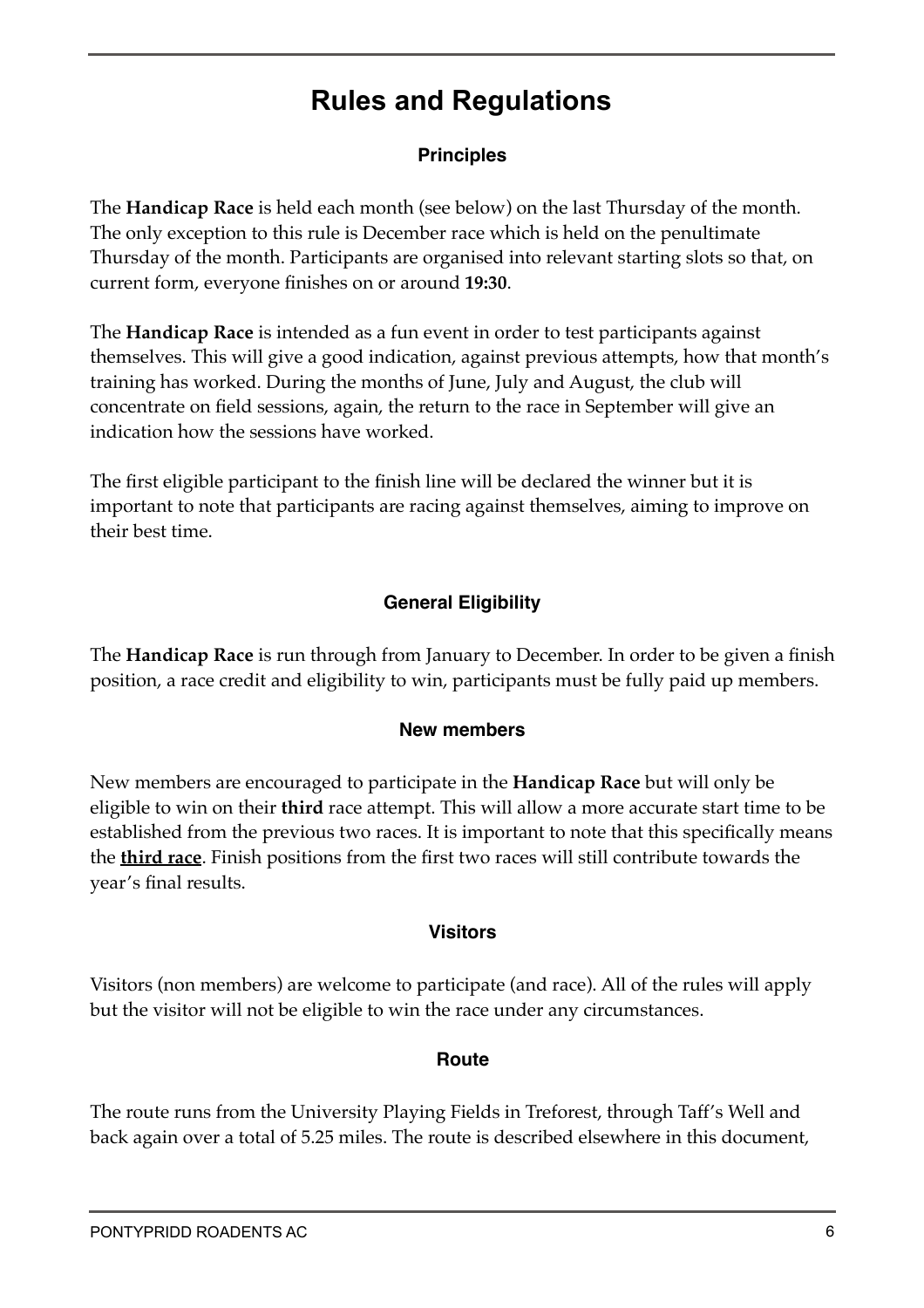but it is important to note that on race day the race **MUST** be run in the normal direction with **NO** shortcuts.

#### **Signing up**

It is the responsibility of each participant to ensure that they are on the start list. Note that participants are welcome to take part **without racing** but results will not be credited and no position will be allocated. The participant must make their intention clear when signing up.

#### **Starting**

The start is situated in the upper car park at the University Playing Fields. Every effort will be made to get the participants ready for the start but ultimately, it is the responsibility of each participant to ensure that they are in the right place at the right time. Note that if a participant starts out of sequence, they will be allowed to continue but will not be eligible to win the race.

#### **Allocation of start times**

Start times will be available on the night and will be based on previous attempts at the **Handicap Race** plus current form from any official source. For example, park run results can be used to determine a participants start time. **The decision of the race organiser is final.**

#### **Coming off Injury / Absence**

Due to the potential number of variables involved with injury and absence, a start time will be allocated using a best endeavours approach. This may mean starting at a time based on the participants previous finish time but may also be based on results from an alternative source such as parkrun. The "third race" rule does not apply for these cases **The decision of the race organiser is final.** An absence from Club training for 3 months will trigger this rule.

#### **Finishing**

The normal finish for the race is the bus stop on the main road in front of **One To One Gym**. Participant's names and finishing order will be recorded manually as they cross the line. The finish area is a relatively small space, participants should make sure that they remain clear of the finish line so that they do not interfere with the finishing runners. NOTE: the finish is on a busy road and participants must take care accordingly.

#### **Time Collecting**